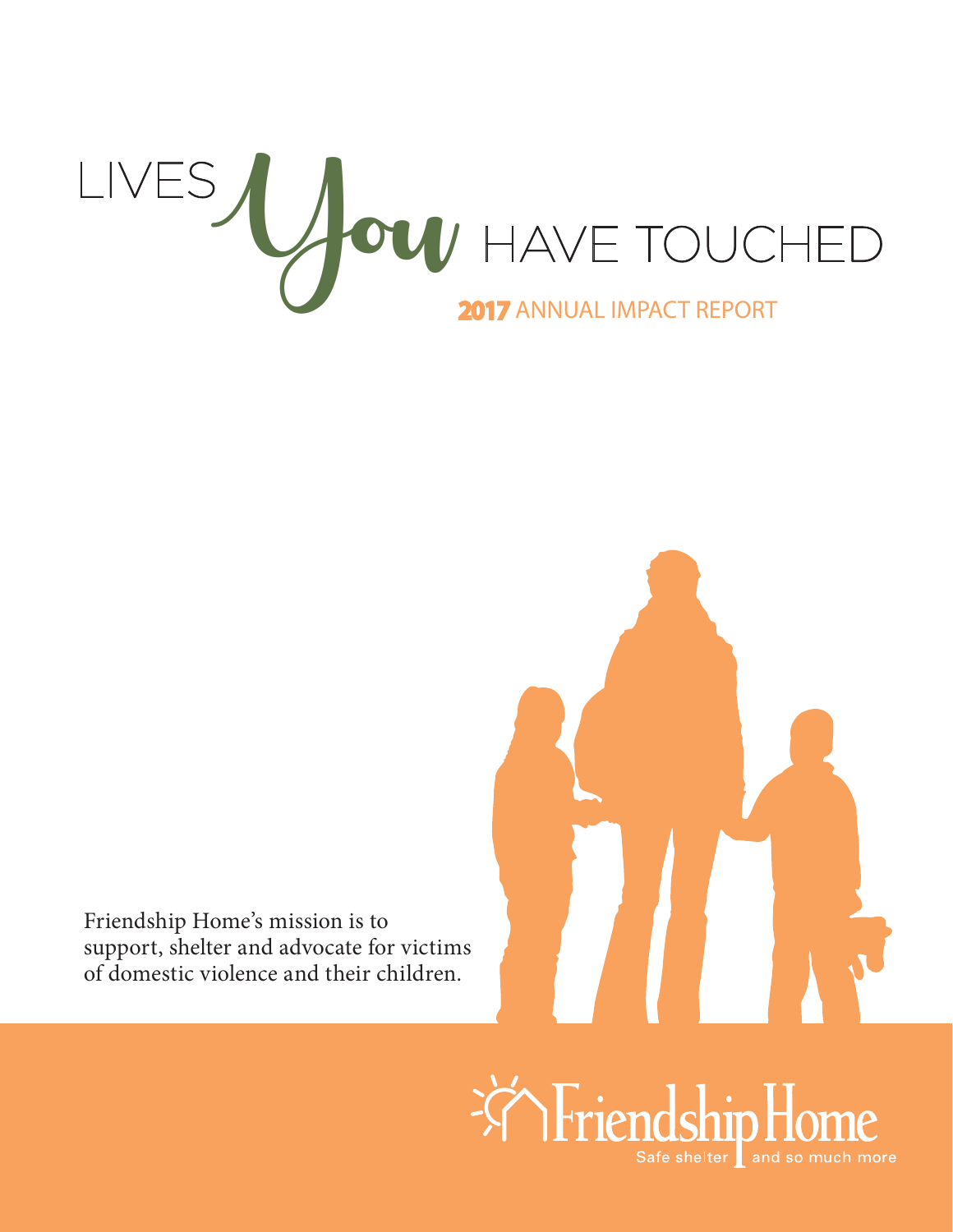## BOARD OF DIRECTORS

**Kirk "Joe" Adams Kris Baack Joel Bacon Tera Beermann Kirstie Engel Becky Ferguson Matt Ferris Debbie Gaspard Mary Jo Gillespie Ruth Hietbrink Pat Knapp Michon Morrow**

**Mary Nelson Mac Rodgers Darcie Ross Marcella Sanchez-Nelsen Brock Shelton Krystal Siebrandt Erin Soper Susan Swanson Wade Walkenhorst Crystal Wichita Lincoln Zehr**

"*I connect with the work of Friendship Home because 62% of those we serve are children. I grew up in a home full of love, support and safety; but not everyone is that fortunate. Empowering women and children to build new lives free from the fear of domestic violence not only positively impacts those families but our community as well and I am proud to be a part of that.*"

– Mary Jo Gillespie, Friendship Home Board President

2017 FUNDING SOURCES  $TOTAL$  BUDGET = \$2,431,969

> Other Income \$48,249



### A MESSAGE FROM OUR EXECUTIVE DIRECTOR

Dear Friends,

On an ordinary evening forty years ago, a battered woman knocked on the door at Friendship Home.

Friendship Home wasn't even a domestic violence shelter on that evening in 1978. Instead, it was founded as a hostel for women and children coming to Lincoln to visit their loved ones at the Nebraska Penitentiary, a project of the Daughters of Charity and Catholic Social Services. Sister Janet and Sister Karen invited the Archbishop over to celebrate its opening. They had just sat down for dinner when they heard the knock at the door.

As you can see, Friendship Home was meant to be. It began with one woman simply knocking on a door and asking for safe shelter- and wonderfully, almost miraculously--the people behind that door lovingly responded. They quickly shifted their mission to sheltering battered women and their children. Forty years later, we have changed and we have grown. But our mission remains the same: we will answer each knock with love, support and safety.

We humbly thank you for your support. Your generosity helps us keep our promise to thousands of women and children that we will be there for them, making them safer and helping them rebuild their lives. Our sincere hope is that we will always be here to answer every knock for as long as we are needed.

Sincerely,

Amy Evans

## 2017 ACCOMPLISHMENTS

• 1,556 victims of domestic violence were provided with supportive services and/or shelter when they fled from an abusive partner.

• A new support group was implemented around the *Bridges out of Poverty* curriculum, designed to assist victims in working toward economic literacy and self-sufficiency.

• Twenty-one facilities were managed and maintained throughout the year.

•In 2016 we collaborated with the Brain Injury Alliance of Nebraska (BIA) in a project to determine how many victims of domestic violence might be suffering from a traumatic brain injury due to the abuse they have experienced. We are privileged to continue offering the survey. A grant awarded to the BIA from Women Investing in Nebraska (WIN) for 2018, will now include a neuro-psychological evaluation for those whose survey results indicate a brain injury. This collaborative project has the potential to positively impact the health and wellbeing of domestic violence victims throughout Nebraska and the nation.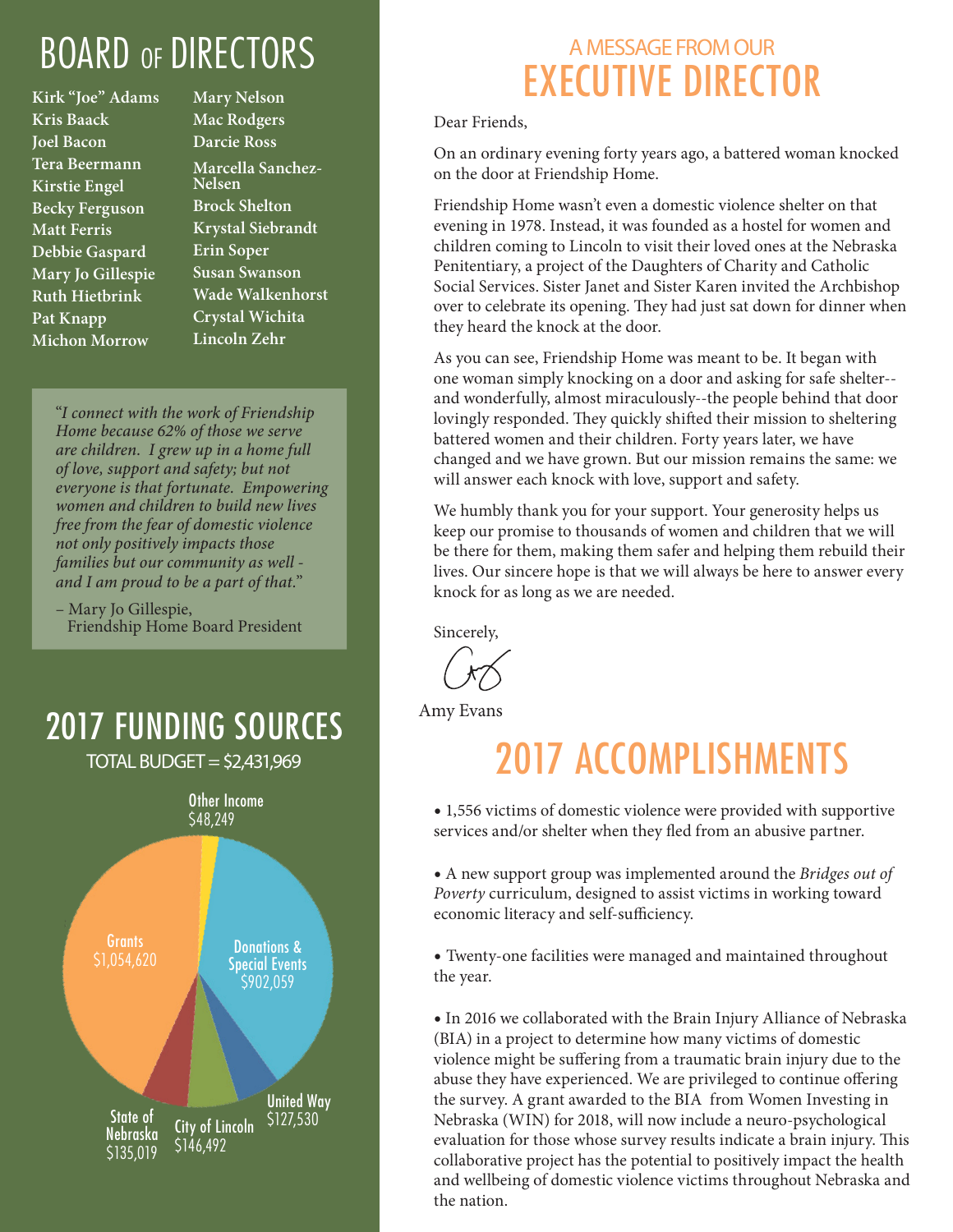# LIVES YOU HAVE TOUCHED

When we look at our program statistics, each number represents a woman or child Friendship Home helped move beyond a life filled with violence. The need for our services continues to be urgent. Our priority is providing emergency shelter for women and children fleeing from life-threatening abuse. Once safe, Friendship Home and our partners provide families with the tools and resources they need to begin rebuilding their lives. You are helping save lives in our community and beyond! We could not accomplish this without you.

23,621 safe bed nights were provided for 1,556 victims of domestic violence.

62% of those sheltered were children.

52,635 nutritious meals were served.

Friendship Home has one communal shelter, 12 single family shelter apartments and 7 tranisitional housing apartments for a total of 121 shelter beds.

1,268 victims received pre-shelter services, such as safety planning, counseling and strategizing next steps while waiting for safe shelter.

A 2017 survey of women who stayed at the Friendship Home revealed that 97% said they knew more ways to plan for their safety and had better knowledge of community resources to assist them.

1,777 volunteers gave 12,136 hours of their time to support Friendship Home's programs and services.

#### LIVES REBUILT



Children are our future and represent over 60 percent of those we serve -- a huge responsibility we don't take lightly. Along with our own experience, there's a host of research that tells us the single most important indicator for a child's ability to heal and thrive is when they are grounded in caring, safe relationships. With this in mind, Friendship Home offers counseling, education, support groups and opportunities for mothers and their children to bond and learn to trust again in a secure, safe place.

### FROM THOSE WE HAVE SERVED

"*Thank you for providing a place for me to stay. Thank you for listening. Thank you for helping me find the strength, courage, faith, hope and patience that I didn't know I had. Thank you for helping me find me. The Friendship Home was more than just a shelter, it was a home.*" – Dana

"*We left in the middle of the night. My mom and dad were fighting and my little brother was crying. I was scared because I didn't know where we were going but Friendship Home was good because my mom, my brother and I didn't have to be hit if we accidentally broke a dish .*"

– Dylan, age 7

"*I wouldn't have made it through this without the Friendship Home. Every day I don't get hit is a good day, and thanks to the Friendship Home all I have is good days.*"

– Maggie